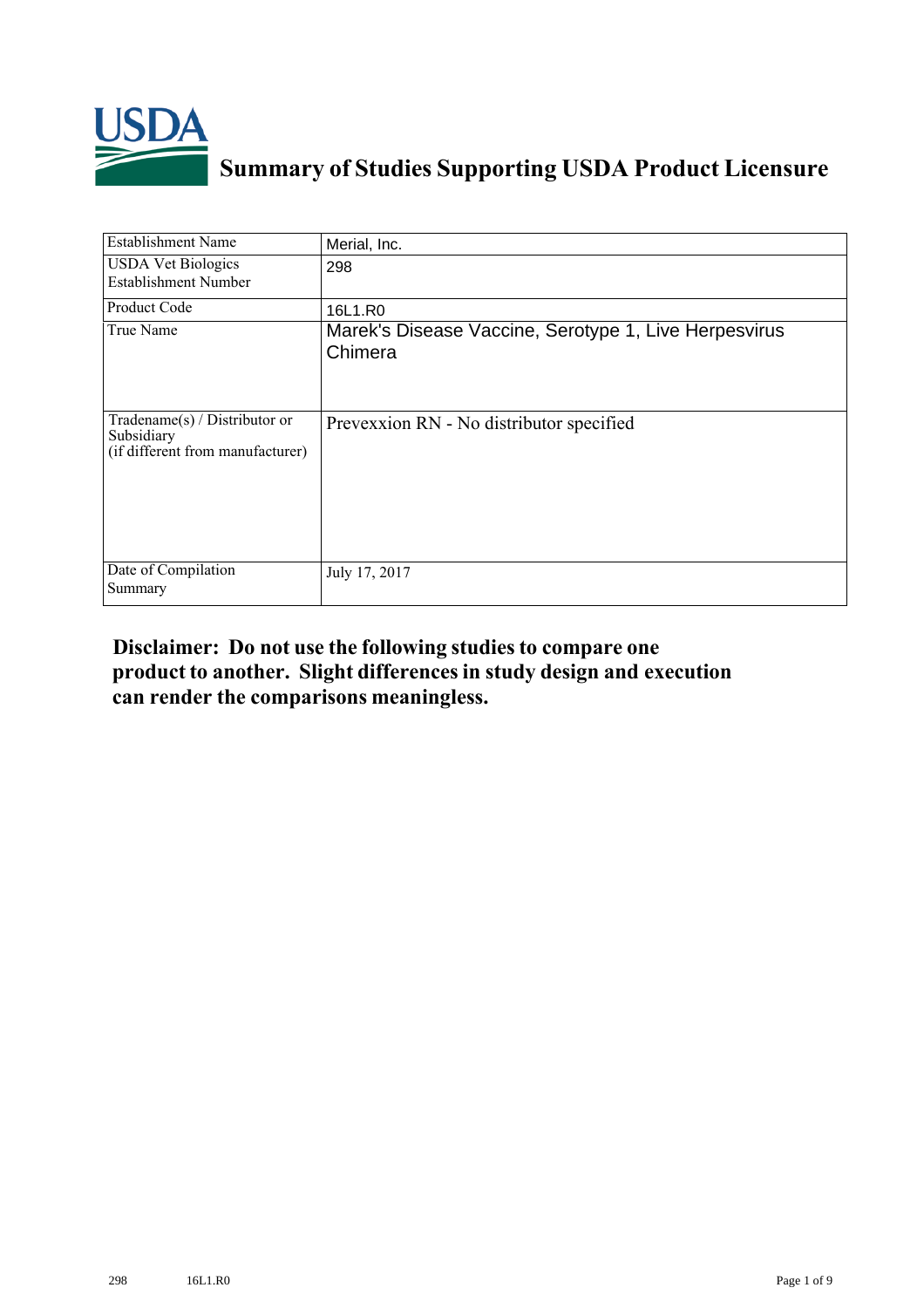| <b>Study Type</b>             | Efficacy                                                                                                                                     |
|-------------------------------|----------------------------------------------------------------------------------------------------------------------------------------------|
| <b>Pertaining to</b>          | vvMDV serotype 1                                                                                                                             |
| <b>Study Purpose</b>          | Demonstrate efficacy against very virulent Marek's disease                                                                                   |
| <b>Product Administration</b> | One dose administered subcutaneously                                                                                                         |
| <b>Study Animals</b>          | Day-old chicks divided into 4 groups                                                                                                         |
|                               | Group 1 vaccinated with Code 16L1.R0 and challenged                                                                                          |
|                               | Group 2 sham vaccinated and challenged (control)                                                                                             |
|                               | Group 3 sham vaccinated non-challenged (control)                                                                                             |
|                               | Group 4 vaccinated with a serotype 3 Marek's vaccine and challenged                                                                          |
|                               | (control)                                                                                                                                    |
| <b>Challenge Description</b>  | Serotype-1 (SR-1) RB1B strain administered at 4 days post                                                                                    |
|                               | vaccination                                                                                                                                  |
| Interval observed after       | Observed daily for 7 weeks and then evaluated for internal lesions                                                                           |
| challenge                     |                                                                                                                                              |
| <b>Results</b>                | Vaccinates and controls were evaluated in terms of Marek's disease<br>clinical signs and/or grossly observable lesions per the criteria in 9 |
|                               | CFR $113.330(c)(4)$ & $(5)$ .                                                                                                                |
|                               | Birds with clinical signs and/or observable lesions:                                                                                         |
|                               | Group 1: 5/34                                                                                                                                |
|                               | Group 2: 31/34                                                                                                                               |
|                               | Group 3: 0/35                                                                                                                                |
|                               | Group 4: 8/33                                                                                                                                |
|                               | Requirements of 9 CFR 113.330(c)(4) & (5) were met.                                                                                          |
|                               | Raw data on attached page                                                                                                                    |
|                               |                                                                                                                                              |
|                               |                                                                                                                                              |
| <b>USDA Approval Date</b>     | December 20, 2011                                                                                                                            |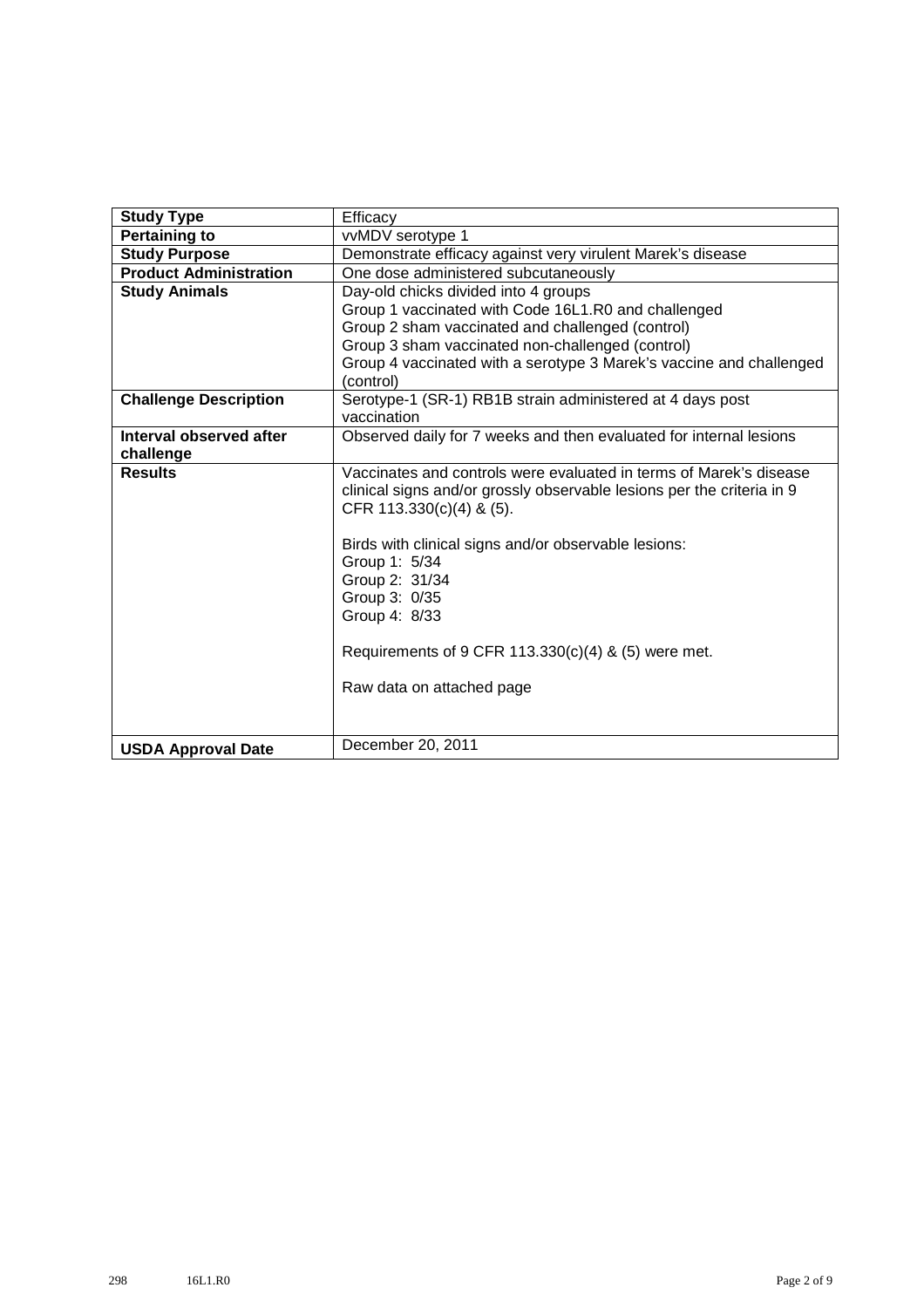|                   |                    |                         |                    | <b>Tumors In</b>   |                    |                    |                    |          |              |         |                             |                     |
|-------------------|--------------------|-------------------------|--------------------|--------------------|--------------------|--------------------|--------------------|----------|--------------|---------|-----------------------------|---------------------|
| <b>Group/Bird</b> | Emaciation         | Paralysis<br>Locomotor/ | Kidney             | Spleen             | Gonads             | <b>Breast</b>      | Liver              | ntestine | <b>Heart</b> | Ascites | <b>Yolk Sac</b><br>hfection | Reason Not<br>Given |
| Group 1/1         |                    | $\pmb{\mathsf{x}}$      |                    |                    |                    |                    |                    |          |              |         |                             |                     |
| Group 1/2         | $\pmb{\mathsf{x}}$ |                         |                    |                    |                    |                    |                    |          |              |         |                             |                     |
| Group 1/3         |                    |                         |                    |                    |                    |                    |                    |          |              |         |                             | $\pmb{\mathsf{x}}$  |
| Group 1/4         | $\pmb{\mathsf{x}}$ |                         |                    | $\pmb{\mathsf{x}}$ |                    |                    |                    |          |              |         |                             |                     |
| Group 1/5         |                    |                         | $\pmb{\mathsf{x}}$ |                    |                    |                    |                    |          |              |         |                             |                     |
| Group 2/1         | $\pmb{\mathsf{x}}$ |                         |                    |                    |                    |                    |                    |          |              |         |                             |                     |
| Group 2/2         |                    | $\pmb{\mathsf{x}}$      |                    |                    | $\pmb{\chi}$       |                    |                    |          |              |         |                             |                     |
| Group 2/3         |                    | $\pmb{\mathsf{x}}$      |                    |                    | $\pmb{\mathsf{x}}$ |                    |                    |          |              |         |                             |                     |
| Group 2/4         | $\pmb{\mathsf{x}}$ |                         | X                  | $\pmb{\mathsf{x}}$ |                    |                    |                    |          |              |         |                             |                     |
| Group 2/5         |                    |                         | $\pmb{\chi}$       | $\pmb{\mathsf{x}}$ |                    | $\pmb{\mathsf{x}}$ |                    |          |              |         |                             |                     |
| Group 2/6         | $\pmb{\mathsf{x}}$ |                         | $\pmb{\mathsf{x}}$ |                    | $\pmb{\mathsf{x}}$ |                    |                    |          |              |         |                             |                     |
| Group 2/7         | $\pmb{\mathsf{x}}$ |                         |                    |                    |                    |                    |                    |          |              |         |                             |                     |
| Group 2/8         | $\pmb{\mathsf{x}}$ |                         | $\pmb{\mathsf{x}}$ |                    |                    |                    |                    |          |              |         |                             |                     |
| Group 2/9         | $\pmb{\mathsf{x}}$ |                         | $\pmb{\mathsf{x}}$ |                    |                    |                    |                    |          |              |         |                             |                     |
| Group 2/10        | $\pmb{\mathsf{x}}$ |                         |                    |                    |                    |                    |                    |          |              |         |                             |                     |
| Group 2/11        | $\pmb{\mathsf{x}}$ |                         | $\pmb{\mathsf{x}}$ |                    |                    |                    |                    |          |              |         |                             |                     |
| Group 2/12        | $\pmb{\mathsf{x}}$ |                         |                    |                    | $\pmb{\mathsf{x}}$ |                    |                    |          |              |         |                             |                     |
| Group 2/13        | $\pmb{\mathsf{x}}$ |                         | $\pmb{\mathsf{x}}$ |                    |                    |                    |                    |          |              |         |                             |                     |
| Group 2/14        | $\pmb{\mathsf{x}}$ |                         | X                  |                    | $\pmb{\mathsf{x}}$ |                    | $\pmb{\mathsf{x}}$ |          |              |         |                             |                     |
| Group 2/15        | $\pmb{\mathsf{x}}$ |                         |                    |                    |                    |                    |                    |          |              |         |                             |                     |
| Group 2/16        | $\pmb{\mathsf{x}}$ |                         |                    |                    |                    |                    |                    |          |              |         |                             |                     |
| Group 2/17        |                    | $\pmb{\mathsf{x}}$      |                    |                    |                    |                    |                    |          |              |         |                             |                     |
| Group 2/18        |                    | $\pmb{\mathsf{x}}$      |                    |                    | $\pmb{\mathsf{x}}$ |                    |                    |          |              |         |                             |                     |
| Group 2/19        | $\pmb{\mathsf{x}}$ |                         |                    |                    | X                  |                    |                    |          |              |         |                             |                     |
| Group 2/20        | $\boldsymbol{x}$   |                         | $\boldsymbol{x}$   |                    |                    |                    |                    |          |              |         |                             |                     |
| Group 2/21        | $\pmb{\mathsf{x}}$ |                         |                    |                    |                    |                    |                    |          |              |         |                             |                     |
| Group 2/22        |                    |                         |                    |                    | $\pmb{\mathsf{x}}$ |                    |                    |          |              |         |                             |                     |
| Group 2/23        |                    |                         | $\pmb{\mathsf{x}}$ |                    |                    |                    | $\pmb{\mathsf{x}}$ |          |              |         |                             |                     |
| Group 2/24        | $\pmb{\mathsf{x}}$ |                         | $\pmb{\mathsf{x}}$ |                    |                    |                    |                    |          |              |         |                             |                     |
| Group 2/25        | $\pmb{\mathsf{x}}$ |                         | $\pmb{\mathsf{x}}$ |                    |                    |                    |                    |          |              |         |                             |                     |
| Group 2/26        |                    |                         |                    |                    |                    |                    |                    |          |              |         |                             | $\pmb{\mathsf{x}}$  |
| Group 2/27        |                    |                         |                    |                    |                    |                    |                    |          |              |         |                             | $\pmb{\mathsf{x}}$  |
| Group 2/28        |                    |                         |                    |                    |                    |                    |                    |          |              |         |                             | $\pmb{\mathsf{x}}$  |
| Group 2/29        |                    |                         |                    |                    |                    |                    |                    |          |              |         |                             | $\pmb{\mathsf{x}}$  |
| Group 2/30        |                    |                         |                    |                    |                    |                    |                    |          |              |         |                             | $\pmb{\mathsf{x}}$  |

Raw data shown below for birds classified as positive. All other birds normal.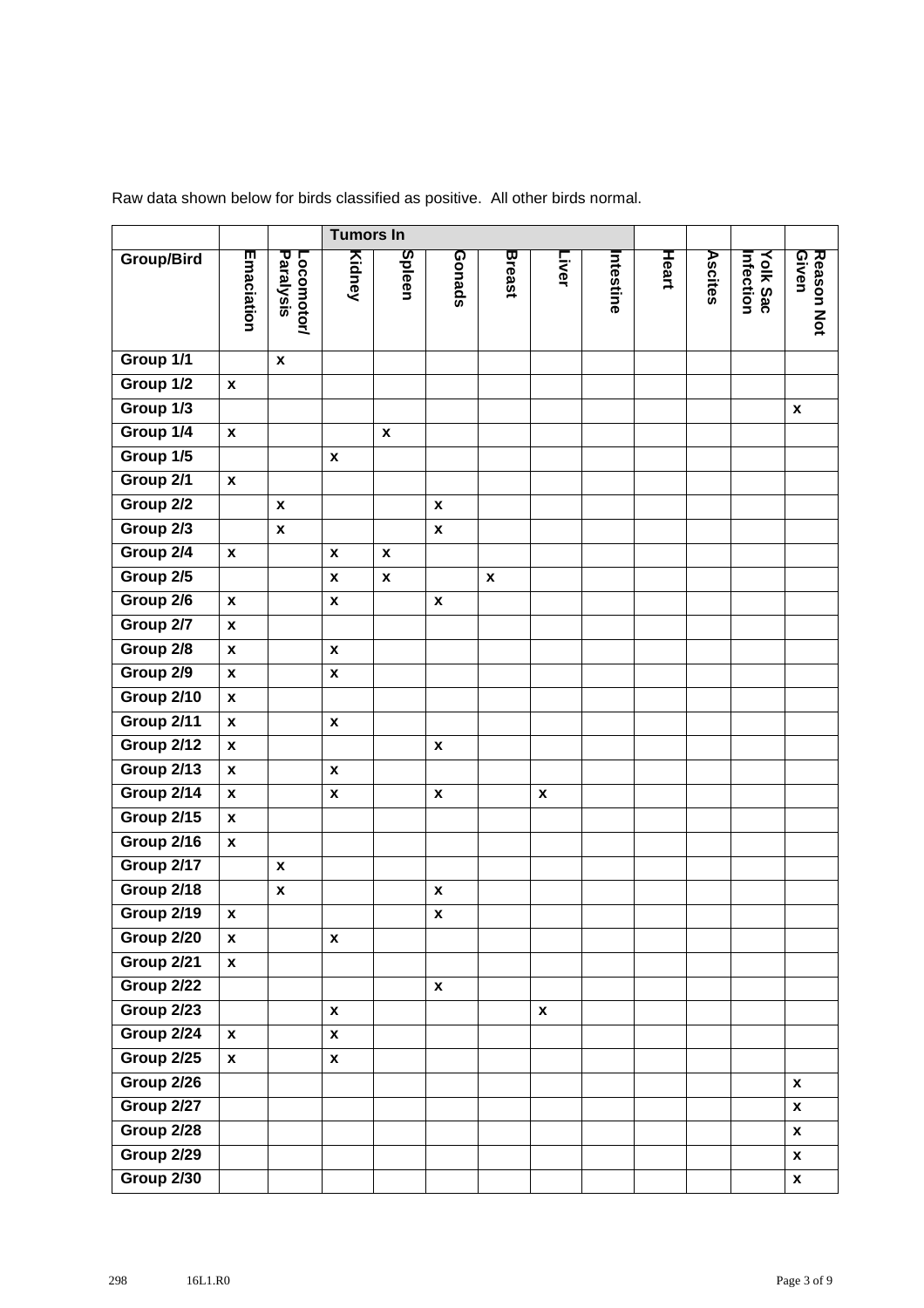|                   |                  |                         | <b>Tumors In</b> |        |        |               |       |                  |       |         |                       |                               |
|-------------------|------------------|-------------------------|------------------|--------|--------|---------------|-------|------------------|-------|---------|-----------------------|-------------------------------|
| Group/Bird        | Emaciation       | Paralysis<br>Locomotor/ | Kidney           | Spleen | Gonads | <b>Breast</b> | Liver | Intestine        | Heart | Ascites | Infection<br>Yolk Sac | Reason<br>Given<br><b>MOT</b> |
| <b>Group 2/31</b> |                  |                         |                  |        |        |               |       |                  |       |         |                       | X                             |
| Group 4/1         | $\mathbf{x}$     |                         |                  |        |        |               |       |                  |       |         |                       |                               |
| Group 4/2         | $\mathbf{x}$     |                         | $\mathbf{x}$     |        |        |               |       |                  |       |         |                       |                               |
| Group 4/3         |                  |                         |                  |        |        |               |       | $\boldsymbol{x}$ |       | X       |                       |                               |
| Group 4/4         |                  |                         | X                |        | X      | X             |       |                  |       |         |                       |                               |
| Group 4/5         | $\boldsymbol{x}$ |                         | X                |        |        |               | X     |                  | X     |         |                       |                               |
| Group 4/6         | $\boldsymbol{x}$ |                         |                  |        |        |               |       |                  |       |         |                       |                               |
| Group 4/7         |                  | X                       |                  |        |        |               |       |                  |       |         |                       |                               |
| Group 4/8         |                  |                         |                  |        |        |               |       |                  |       |         |                       | X                             |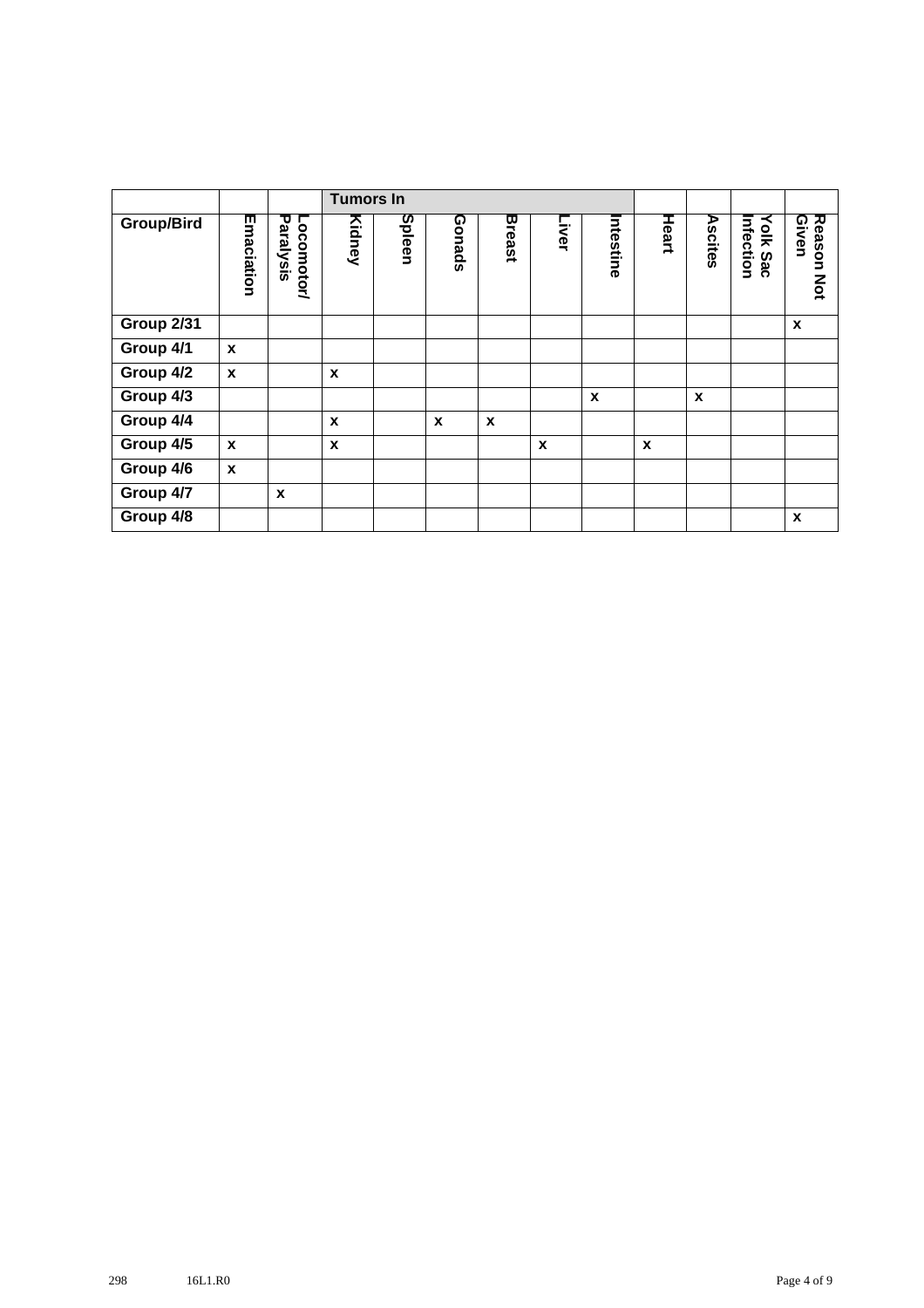| <b>Study Type</b>             | Efficacy                                                                                                                                                                                                                                                                                                                                                                                     |
|-------------------------------|----------------------------------------------------------------------------------------------------------------------------------------------------------------------------------------------------------------------------------------------------------------------------------------------------------------------------------------------------------------------------------------------|
| <b>Pertaining to</b>          | vvMDV serotype 1                                                                                                                                                                                                                                                                                                                                                                             |
| <b>Study Purpose</b>          | Demonstrate efficacy against very virulent Marek's disease                                                                                                                                                                                                                                                                                                                                   |
| <b>Product Administration</b> | Administered in ovo to embryonated eggs at 18-19 days of embryonation                                                                                                                                                                                                                                                                                                                        |
| <b>Study Animals</b>          | Embryonated eggs divided into 4 groups                                                                                                                                                                                                                                                                                                                                                       |
|                               | Group 1 vaccinated with Code 16L1.R0 and challenged                                                                                                                                                                                                                                                                                                                                          |
|                               | Group 2 sham vaccinated and challenged (control)                                                                                                                                                                                                                                                                                                                                             |
|                               | Group 3 sham vaccinated non-challenged (control)                                                                                                                                                                                                                                                                                                                                             |
|                               | Group 4 vaccinated with a serotype 3 Marek's vaccine and challenged<br>(control)                                                                                                                                                                                                                                                                                                             |
| <b>Challenge Description</b>  | Serotype-1 (SR-1) RB1B strain administered at 5 days post vaccination                                                                                                                                                                                                                                                                                                                        |
| Interval observed after       | Observed daily for 45 days and then evaluated for internal lesions                                                                                                                                                                                                                                                                                                                           |
| challenge                     |                                                                                                                                                                                                                                                                                                                                                                                              |
| <b>Results</b>                | Vaccinates and controls were evaluated in terms of Marek's disease<br>clinical signs and/or grossly observable lesions per the criteria in 9 CFR<br>$113.330(c)(4)$ & (5).<br>Birds with clinical signs and/or observable lesions:<br>Group 1: 7/35<br>Group 2: 35/35<br>Group 3: 0/35<br>Group 4: 20/33<br>Requirements of 9 CFR 113.330(c)(4) & (5) were met.<br>Raw data on attached page |
| <b>USDA Approval Date</b>     | June 12, 2015                                                                                                                                                                                                                                                                                                                                                                                |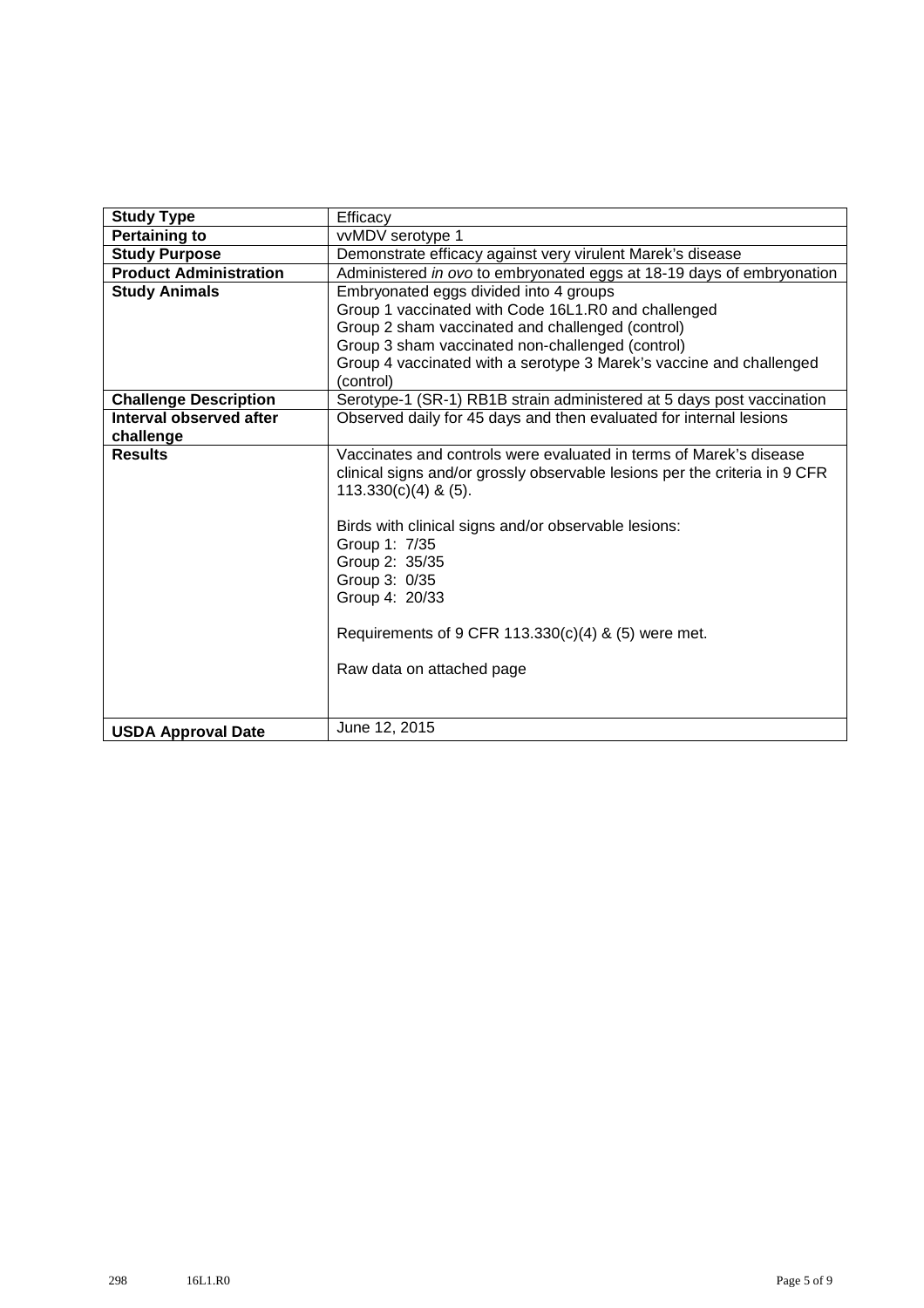|                   |                    |                           | <b>Tumors In</b>   |                    |                    |                    |                    |                    |      |                    |                     |  |
|-------------------|--------------------|---------------------------|--------------------|--------------------|--------------------|--------------------|--------------------|--------------------|------|--------------------|---------------------|--|
| <b>Group/Bird</b> | Emaciation         | Paralysis<br>Locomotor/   | Kidney             | Spleen             | Gonads             | <b>Breast</b>      | Liver              | Heart              | Skin | Depression         | Reason Not<br>Given |  |
| Group 1/1         |                    | $\pmb{\chi}$              |                    |                    |                    |                    |                    |                    |      | $\pmb{\chi}$       |                     |  |
| Group 1/2         |                    | $\pmb{\chi}$              |                    | $\pmb{\chi}$       |                    |                    | X                  |                    |      | $\pmb{\chi}$       |                     |  |
| Group 1/3         |                    | $\pmb{\mathsf{x}}$        | X                  |                    | $\pmb{\mathsf{x}}$ | $\pmb{\mathsf{x}}$ | $\pmb{\mathsf{x}}$ |                    |      | $\pmb{\mathsf{x}}$ |                     |  |
| Group 1/4         |                    | $\pmb{\chi}$              |                    |                    |                    |                    |                    |                    |      | X                  |                     |  |
| Group 1/5         |                    |                           | $\pmb{\chi}$       | $\pmb{\mathsf{x}}$ |                    |                    | $\pmb{\mathsf{x}}$ |                    |      | $\boldsymbol{x}$   |                     |  |
| Group 1/6         | $\pmb{\mathsf{x}}$ |                           | $\pmb{\chi}$       | X                  | X                  |                    | $\pmb{\mathsf{x}}$ |                    |      | $\pmb{\mathsf{x}}$ |                     |  |
| Group 1/7         | X                  |                           |                    | $\pmb{\mathsf{x}}$ |                    |                    | $\pmb{\mathsf{x}}$ |                    |      |                    |                     |  |
| Group 2/1         |                    |                           |                    | $\pmb{\mathsf{x}}$ |                    |                    | $\pmb{\mathsf{x}}$ |                    |      | $\pmb{\chi}$       |                     |  |
| Group 2/2         |                    |                           |                    | $\pmb{\mathsf{x}}$ |                    |                    | $\pmb{\mathsf{x}}$ |                    |      | $\pmb{\mathsf{x}}$ |                     |  |
| Group 2/3         |                    | $\pmb{\chi}$              |                    | $\pmb{\mathsf{x}}$ |                    |                    |                    | X                  |      | X                  |                     |  |
| Group 2/4         |                    | $\pmb{\chi}$              | X                  | X                  |                    |                    | $\pmb{\mathsf{x}}$ |                    |      | $\boldsymbol{x}$   |                     |  |
| Group 2/5         | $\pmb{\chi}$       | $\boldsymbol{\mathsf{x}}$ | X                  | $\pmb{\mathsf{x}}$ | X                  |                    | $\pmb{\mathsf{x}}$ |                    |      | $\pmb{\mathsf{x}}$ |                     |  |
| Group 2/6         |                    | $\boldsymbol{x}$          |                    |                    |                    |                    | $\pmb{\mathsf{x}}$ |                    |      | X                  |                     |  |
| Group 2/7         |                    |                           |                    | $\pmb{\chi}$       |                    |                    |                    |                    |      | $\pmb{\chi}$       |                     |  |
| Group 2/8         |                    |                           | $\pmb{\chi}$       |                    | $\pmb{\mathsf{x}}$ | $\pmb{\mathsf{x}}$ |                    |                    |      | $\pmb{\mathsf{x}}$ |                     |  |
| Group 2/9         |                    |                           |                    | $\pmb{\mathsf{x}}$ |                    |                    | X                  | $\pmb{\mathsf{x}}$ |      | $\pmb{\mathsf{X}}$ |                     |  |
| Group 2/10        |                    |                           |                    | $\pmb{\mathsf{x}}$ |                    |                    | $\pmb{\mathsf{x}}$ |                    |      | $\boldsymbol{x}$   |                     |  |
| Group 2/11        |                    |                           | X                  | $\pmb{\mathsf{x}}$ |                    |                    | X                  |                    |      | $\pmb{\mathsf{x}}$ |                     |  |
| Group 2/12        |                    |                           |                    | $\pmb{\mathsf{x}}$ |                    |                    |                    | X                  |      | X                  |                     |  |
| Group 2/13        |                    |                           | X                  | $\pmb{\mathsf{x}}$ |                    |                    | $\pmb{\mathsf{x}}$ |                    |      | $\boldsymbol{x}$   |                     |  |
| Group 2/14        |                    | $\pmb{\mathsf{x}}$        |                    |                    |                    |                    |                    | $\pmb{\mathsf{x}}$ |      | $\pmb{\mathsf{x}}$ |                     |  |
| Group 2/15        |                    | $\pmb{\mathsf{x}}$        | X                  |                    |                    | X                  |                    |                    |      | $\pmb{\mathsf{x}}$ |                     |  |
| Group 2/16        | $\pmb{\mathsf{x}}$ |                           | $\pmb{\mathsf{x}}$ | X                  |                    |                    |                    |                    |      | $\boldsymbol{x}$   |                     |  |
| Group 2/17        | X                  |                           | $\pmb{\mathsf{x}}$ | $\pmb{\mathsf{x}}$ |                    |                    | $\pmb{\mathsf{x}}$ | $\pmb{\mathsf{x}}$ |      | $\pmb{\mathsf{x}}$ |                     |  |
| Group 2/18        | $\mathbf{x}$       |                           | $\pmb{\mathsf{x}}$ | $\pmb{\mathsf{x}}$ | $\pmb{\mathsf{x}}$ |                    |                    |                    |      | $\mathbf{x}$       |                     |  |
| Group 2/19        |                    |                           | $\boldsymbol{x}$   | $\pmb{\mathsf{x}}$ |                    |                    | $\boldsymbol{x}$   | $\pmb{\mathsf{x}}$ |      | x                  |                     |  |
| Group 2/20        | $\boldsymbol{x}$   |                           |                    |                    |                    |                    | $\pmb{\mathsf{x}}$ |                    |      | $\pmb{\mathsf{x}}$ |                     |  |
| Group 2/21        |                    |                           |                    | $\pmb{\mathsf{x}}$ |                    | X                  | $\pmb{\mathsf{X}}$ |                    |      | $\boldsymbol{x}$   |                     |  |
| Group 2/22        | $\mathbf{x}$       |                           | X                  | $\boldsymbol{x}$   | $\mathbf{x}$       | $\mathbf{x}$       | $\pmb{\mathsf{X}}$ |                    |      | x                  |                     |  |
| <b>Group 2/23</b> |                    | $\pmb{\chi}$              | $\boldsymbol{x}$   | $\pmb{\mathsf{x}}$ | X                  | $\pmb{\mathsf{x}}$ |                    | $\boldsymbol{x}$   |      | $\pmb{\mathsf{x}}$ |                     |  |
| Group 2/24        |                    | $\pmb{\mathsf{x}}$        | $\boldsymbol{x}$   | $\pmb{\mathsf{x}}$ |                    |                    | $\boldsymbol{x}$   |                    |      | $\boldsymbol{x}$   |                     |  |
| Group 2/25        | $\boldsymbol{x}$   |                           | $\pmb{\mathsf{X}}$ | $\pmb{\mathsf{x}}$ |                    |                    |                    |                    |      |                    |                     |  |
| Group 2/26        |                    |                           | $\mathbf{x}$       | $\boldsymbol{x}$   |                    |                    |                    |                    |      | $\pmb{\mathsf{x}}$ |                     |  |
| Group 2/27        |                    | $\pmb{\mathsf{x}}$        | $\boldsymbol{x}$   | $\pmb{\mathsf{x}}$ | $\boldsymbol{x}$   | $\pmb{\mathsf{x}}$ | $\pmb{\mathsf{x}}$ |                    |      | X                  |                     |  |

Raw data shown below for birds classified as positive. All other birds normal.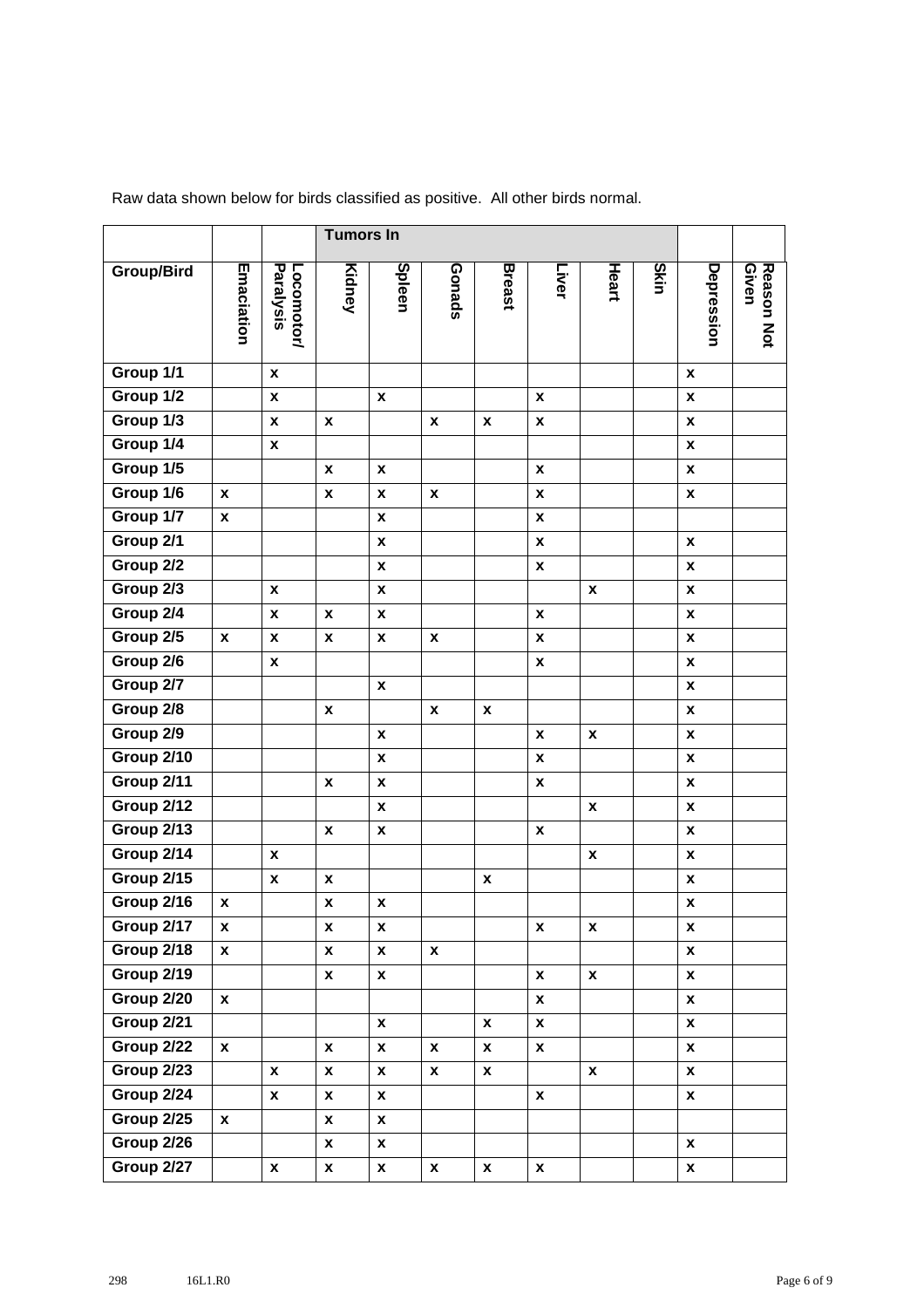|                   |                    |                           | <b>Tumors In</b>   |                    |                    |                    |                    |                    |                    |                    |                     |
|-------------------|--------------------|---------------------------|--------------------|--------------------|--------------------|--------------------|--------------------|--------------------|--------------------|--------------------|---------------------|
| <b>Group/Bird</b> | Emaciation         | Paralysis<br>Locomotor/   | Kidney             | Spleen             | Gonads             | <b>Breast</b>      | Liver              | Heart              | Skin               | Depression         | Reason Not<br>Given |
| Group 2/28        |                    |                           |                    | X                  |                    |                    | X                  |                    |                    | $\pmb{\chi}$       |                     |
| Group 2/29        | $\boldsymbol{x}$   |                           |                    | $\pmb{\mathsf{x}}$ |                    |                    | $\boldsymbol{x}$   |                    |                    | X                  |                     |
| Group 2/30        |                    |                           |                    |                    |                    |                    |                    |                    | $\pmb{\mathsf{x}}$ | $\boldsymbol{x}$   |                     |
| Group 2/31        |                    |                           | $\boldsymbol{x}$   |                    | $\pmb{\mathsf{x}}$ |                    |                    |                    |                    | $\pmb{\mathsf{x}}$ |                     |
| Group 2/32        |                    |                           |                    |                    |                    |                    |                    |                    | $\pmb{\mathsf{x}}$ | $\pmb{\mathsf{x}}$ |                     |
| Group 2/33        |                    |                           |                    | X                  |                    |                    | $\pmb{\chi}$       |                    |                    | $\pmb{\mathsf{x}}$ |                     |
| Group 2/34        |                    | X                         |                    | X                  |                    | $\pmb{\mathsf{X}}$ | $\pmb{\chi}$       |                    |                    |                    |                     |
| Group 2/35        |                    | $\pmb{\chi}$              | $\pmb{\chi}$       | $\pmb{\mathsf{x}}$ |                    |                    | $\pmb{\mathsf{x}}$ |                    |                    |                    |                     |
| Group 4/1         |                    |                           |                    |                    |                    |                    |                    |                    |                    | $\pmb{\chi}$       |                     |
| Group 4/2         |                    | $\pmb{\mathsf{x}}$        |                    |                    |                    | $\pmb{\mathsf{x}}$ |                    |                    |                    |                    |                     |
| Group 4/3         | $\boldsymbol{x}$   |                           |                    |                    |                    |                    |                    |                    |                    |                    |                     |
| Group 4/4         |                    |                           | $\pmb{\chi}$       |                    |                    |                    |                    |                    |                    | $\pmb{\chi}$       |                     |
| Group 4/5         | $\mathbf{x}$       | X                         |                    |                    |                    |                    |                    |                    |                    | X                  |                     |
| Group 4/6         |                    | X                         | X                  |                    |                    |                    | X                  |                    |                    | $\pmb{\chi}$       |                     |
| Group 4/7         | $\pmb{\mathsf{x}}$ |                           |                    |                    |                    |                    |                    |                    |                    | $\pmb{\chi}$       |                     |
| Group 4/8         |                    |                           | $\pmb{\mathsf{x}}$ |                    | $\pmb{\mathsf{x}}$ |                    |                    |                    |                    |                    |                     |
| Group 4/9         |                    | X                         |                    |                    |                    |                    |                    |                    |                    |                    |                     |
| Group 4/10        |                    | $\pmb{\chi}$              | $\pmb{\chi}$       | $\pmb{\mathsf{x}}$ |                    |                    |                    |                    |                    | $\pmb{\chi}$       |                     |
| Group 4/11        |                    | $\pmb{\mathsf{x}}$        | $\pmb{\mathsf{x}}$ |                    |                    |                    |                    |                    |                    |                    |                     |
| Group 4/12        |                    | $\pmb{\mathsf{x}}$        |                    | X                  |                    |                    |                    |                    |                    |                    |                     |
| Group 4/13        |                    | $\boldsymbol{\mathsf{x}}$ | X                  | $\pmb{\mathsf{x}}$ |                    |                    | $\boldsymbol{x}$   |                    |                    |                    |                     |
| Group 4/14        |                    |                           | $\pmb{\mathsf{x}}$ |                    | $\pmb{\mathsf{x}}$ |                    | $\pmb{\mathsf{x}}$ |                    |                    |                    |                     |
| Group 4/15        |                    | X                         |                    |                    |                    |                    |                    |                    |                    |                    |                     |
| Group 4/16        |                    | $\pmb{\mathsf{x}}$        | $\pmb{\mathsf{x}}$ |                    | $\pmb{\mathsf{x}}$ | $\pmb{\mathsf{x}}$ |                    | $\pmb{\mathsf{x}}$ |                    |                    |                     |
| Group 4/17        |                    |                           | $\pmb{\mathsf{x}}$ |                    | $\pmb{\mathsf{x}}$ | $\pmb{\mathsf{x}}$ |                    |                    |                    |                    |                     |
| Group 4/18        |                    |                           |                    |                    |                    | X                  |                    |                    |                    |                    |                     |
| Group 4/19        |                    |                           | $\pmb{\mathsf{x}}$ |                    | $\boldsymbol{x}$   |                    |                    |                    |                    |                    |                     |
| Group 4/20        |                    |                           | $\pmb{\mathsf{X}}$ | $\pmb{\mathsf{x}}$ | $\pmb{\mathsf{x}}$ |                    | $\pmb{\mathsf{X}}$ |                    |                    |                    |                     |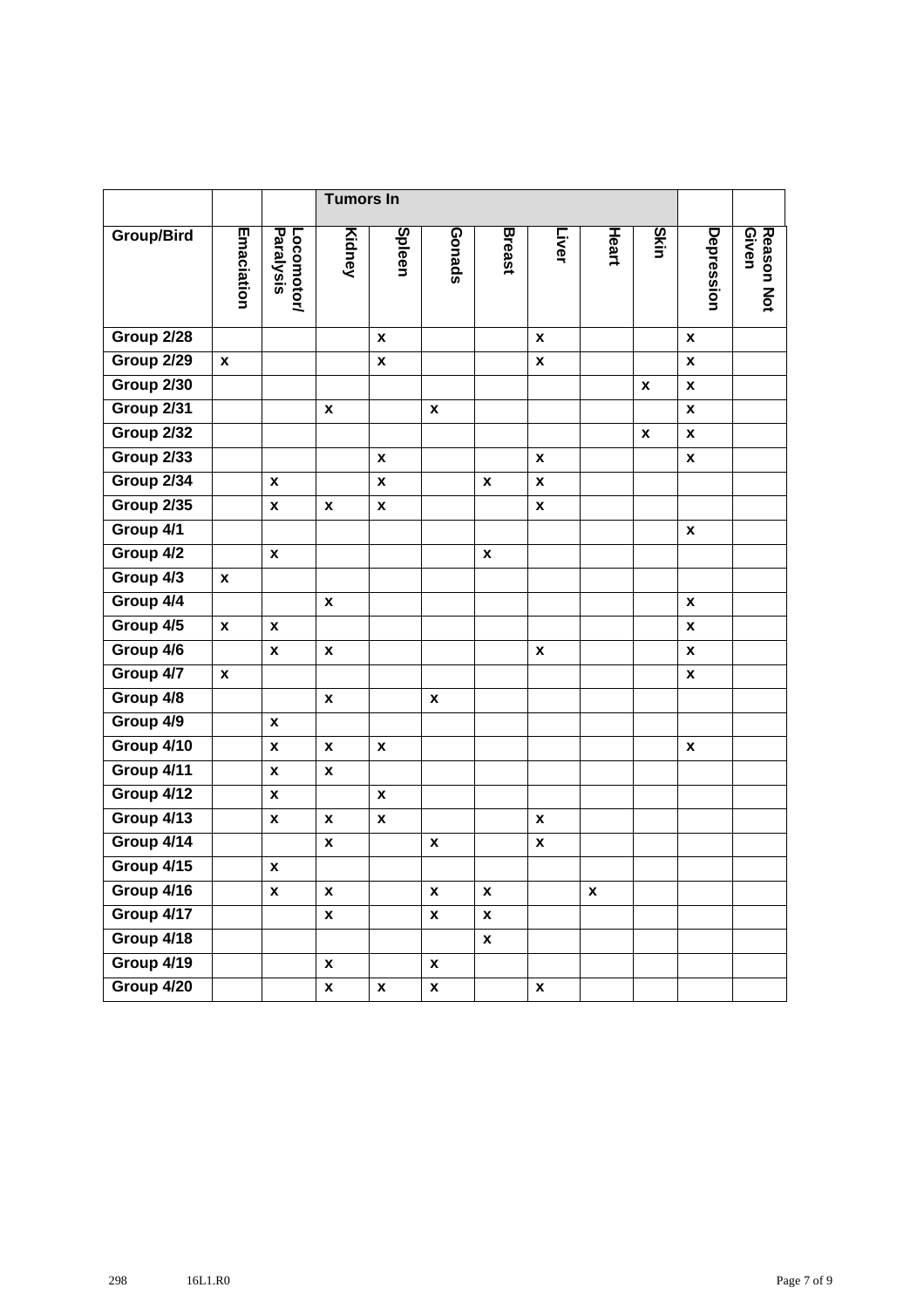| <b>Study Type</b>                      | Safety                               |                                                                                               |                                                                 |                            |                  |                     |                     |  |  |  |  |  |  |
|----------------------------------------|--------------------------------------|-----------------------------------------------------------------------------------------------|-----------------------------------------------------------------|----------------------------|------------------|---------------------|---------------------|--|--|--|--|--|--|
| <b>Pertaining to</b>                   | <b>ALL</b>                           |                                                                                               |                                                                 |                            |                  |                     |                     |  |  |  |  |  |  |
| <b>Study Purpose</b>                   |                                      | Demonstrate safety of product under typical use conditions                                    |                                                                 |                            |                  |                     |                     |  |  |  |  |  |  |
| <b>Product</b>                         | 1 dose (0.05 mL) by the in ovo route |                                                                                               |                                                                 |                            |                  |                     |                     |  |  |  |  |  |  |
| <b>Administration</b>                  |                                      |                                                                                               |                                                                 |                            |                  |                     |                     |  |  |  |  |  |  |
| <b>Study Animals</b>                   | Chickens, 18 to 19 day-old embryos   |                                                                                               |                                                                 |                            |                  |                     |                     |  |  |  |  |  |  |
|                                        |                                      | 1/2 were vaccinated by in ovo route and 1/2 kept as controls. Animals were observed daily for |                                                                 |                            |                  |                     |                     |  |  |  |  |  |  |
|                                        |                                      | mortality through 21 days after vaccination.                                                  |                                                                 |                            |                  |                     |                     |  |  |  |  |  |  |
|                                        |                                      |                                                                                               |                                                                 |                            |                  |                     |                     |  |  |  |  |  |  |
| <b>Challenge</b><br><b>Description</b> | Not applicable                       |                                                                                               |                                                                 |                            |                  |                     |                     |  |  |  |  |  |  |
| <b>Interval</b>                        | Not applicable                       |                                                                                               |                                                                 |                            |                  |                     |                     |  |  |  |  |  |  |
| observed after                         |                                      |                                                                                               |                                                                 |                            |                  |                     |                     |  |  |  |  |  |  |
| challenge                              |                                      |                                                                                               |                                                                 |                            |                  |                     |                     |  |  |  |  |  |  |
| <b>Results</b>                         |                                      |                                                                                               |                                                                 |                            |                  |                     |                     |  |  |  |  |  |  |
|                                        |                                      |                                                                                               |                                                                 |                            |                  | $\frac{9}{6}$       | $\frac{9}{6}$       |  |  |  |  |  |  |
|                                        |                                      |                                                                                               |                                                                 |                            | %                | <b>Hatchability</b> | <b>Condemnation</b> |  |  |  |  |  |  |
|                                        | <b>Location</b>                      | <b>Treatment</b>                                                                              | <b>Total</b><br><b>Placed</b>                                   | 21 Day<br><b>Mortality</b> | <b>Mortality</b> |                     |                     |  |  |  |  |  |  |
|                                        |                                      |                                                                                               |                                                                 |                            |                  |                     |                     |  |  |  |  |  |  |
|                                        | $\mathbf 1$                          |                                                                                               |                                                                 |                            |                  |                     |                     |  |  |  |  |  |  |
|                                        |                                      | In ovo                                                                                        | 16,400                                                          | 219                        | 1.3              | 87.2                | 0.27                |  |  |  |  |  |  |
|                                        |                                      |                                                                                               |                                                                 |                            |                  |                     |                     |  |  |  |  |  |  |
|                                        | $\mathbf 1$                          | Control                                                                                       | 16,400                                                          | 163                        | $\mathbf 1$      | 83.2                | 0.18                |  |  |  |  |  |  |
|                                        |                                      |                                                                                               |                                                                 |                            |                  |                     |                     |  |  |  |  |  |  |
|                                        | $\overline{2}$                       |                                                                                               |                                                                 |                            |                  |                     |                     |  |  |  |  |  |  |
|                                        |                                      | In ovo                                                                                        | 21,000                                                          | 282                        | 1.3              | 88.8                | 1.14                |  |  |  |  |  |  |
|                                        |                                      |                                                                                               |                                                                 |                            |                  |                     |                     |  |  |  |  |  |  |
|                                        | $\overline{2}$                       | Control                                                                                       | 21,000                                                          | 282                        | 1.3              | 88.1                | 1.16                |  |  |  |  |  |  |
|                                        |                                      |                                                                                               |                                                                 |                            |                  |                     |                     |  |  |  |  |  |  |
|                                        | 3                                    |                                                                                               |                                                                 |                            |                  |                     |                     |  |  |  |  |  |  |
|                                        |                                      | In ovo                                                                                        | 20,000                                                          | 369                        | 1.8              | 89.2                | 0.48                |  |  |  |  |  |  |
|                                        |                                      |                                                                                               |                                                                 |                            |                  |                     |                     |  |  |  |  |  |  |
|                                        | 3                                    | Control                                                                                       | 20,000                                                          | 271                        | 1.4              | 81.6                | 0.83                |  |  |  |  |  |  |
|                                        | $N/A$ = not applicable               |                                                                                               |                                                                 |                            |                  |                     |                     |  |  |  |  |  |  |
|                                        |                                      |                                                                                               |                                                                 |                            |                  |                     |                     |  |  |  |  |  |  |
|                                        |                                      |                                                                                               | No adverse reactions attributable to the vaccine were recorded. |                            |                  |                     |                     |  |  |  |  |  |  |
|                                        |                                      |                                                                                               |                                                                 |                            |                  |                     |                     |  |  |  |  |  |  |
| <b>USDA</b>                            | May 9, 2016                          |                                                                                               |                                                                 |                            |                  |                     |                     |  |  |  |  |  |  |
| <b>Approval Date</b>                   |                                      |                                                                                               |                                                                 |                            |                  |                     |                     |  |  |  |  |  |  |